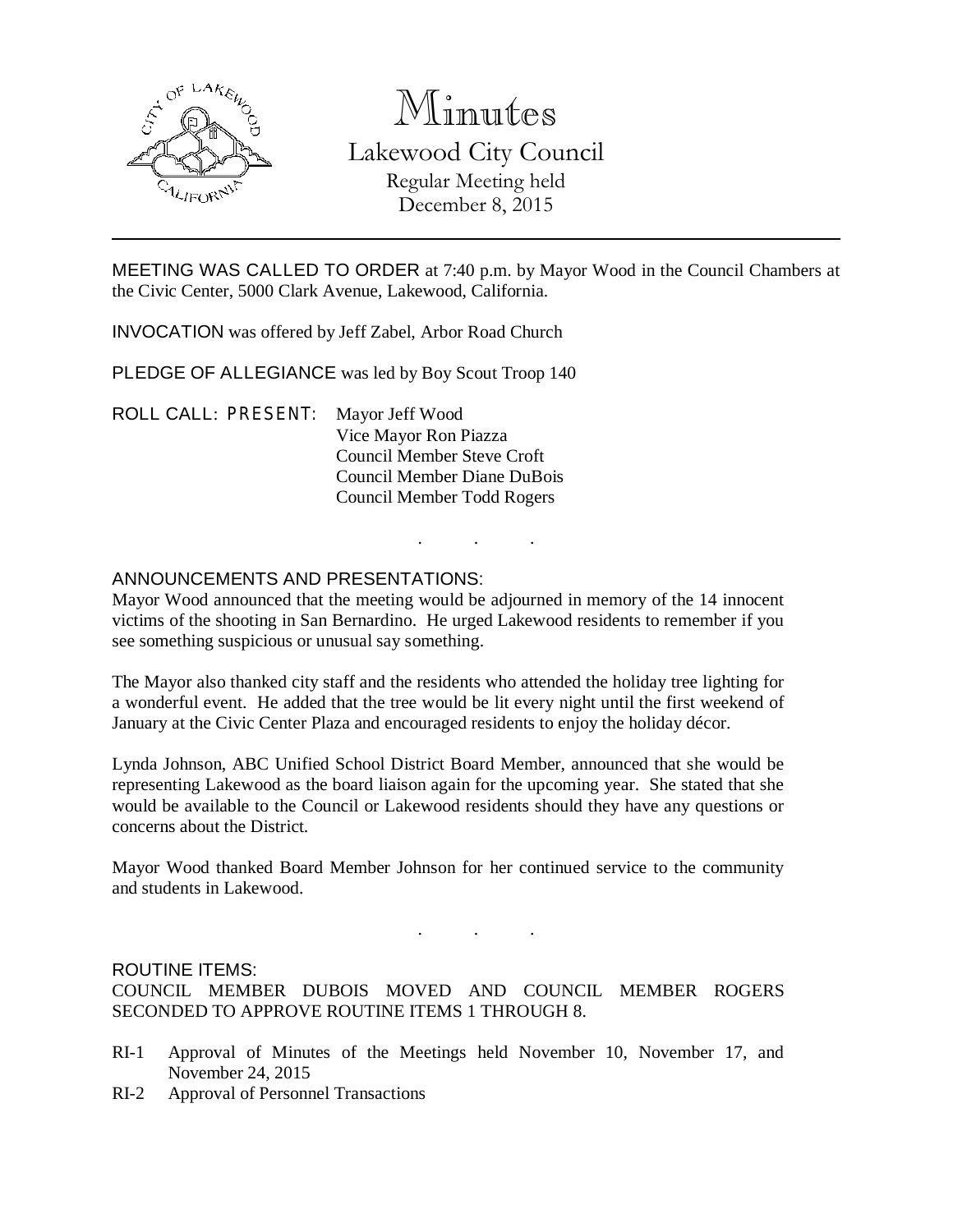#### ROUTINE ITEMS: - Continued

- RI-3 Approval of Registers of Demands
- RI-4 Approval of Agreement for Emergency Water During Disasters With DS Waters of America
- RI-5 Approval of Authorization to Issue Purchase Order Parks Game Courts Re-Stripe and Resurface
- RI-6 RESOLUTION NO. 2015-70; A RESOLUTION OF THE CITY COUNCIL OF THE CITY OF LAKEWOOD AMENDING THE MOU PERTAINING TO EMPLOYEE BENEFITS AND THE CLASSIFICATION AND COMPENSATION OF CITY OFFICERS AND EMPLOYEES, AND ESTABLISHING EMPLOYEE BENEFITS, DEFINING THE CONDITIONS AND HOURS OF EMPLOYMENT, AND ADOPTING A CLASSIFICATION AND COMPENSATION PLAN FOR CITY OFFICERS AND EMPLOYEES AS ADOPTED BY RESOLUTION NO. 2014-27
- RI-7 RESOLUTION NO. 2015-71; RESOLUTION OF THE CITY COUNCIL OF THE CITY OF LAKEWOOD APPROVING THE APPLICATION FOR GRANT FUNDS FOR THE WATER OUALITY, SUPPLY AND INFRASTRUCTURE IMPROVEMENT ACT OF 2014 (PROPOSITION 1), FOR A COMMUNITY WATER EFFICIENCY DEMONSTRATION GARDEN
- RI-8 Approval of Extension of Water Conservation Rebate Program for 2015-2016

UPON ROLL CALL VOTE, THE MOTION WAS APPROVED:

AYES: COUNCIL MEMBERS: DuBois, Rogers, Piazza, Croft and Wood NAYS: COUNCIL MEMBERS: None

# 2.1 • INTRODUCTION OF ORDINANCE NO. 2015-9; AMENDING MUNICIPAL CODE PERTAINING TO MARIJUANA REGULATIONS

. . .

City Attorney Steve Skolnik noted that unlike previous ordinance introductions, there would not be a public hearing on this item. When the proposed ordinance had been introduced, there would be a noticed public hearing at the next meeting.

Community Development Director Sonia Southwell delivered a slide presentation based on the memo in the agenda. She gave an overview of the chronology of marijuana regulations and explained that the recent Medical Marijuana Regulation and Safety Act included a bill containing a provision stating that cities that did not have an ordinance clarifying marijuana regulations by March 1, 2016, would lose the authority to regulate or ban cultivation within their City limits and sole licensing authority would go to the State. Ms. Southwell summarized by stating that the purpose of the ordinance was to give the City the ability to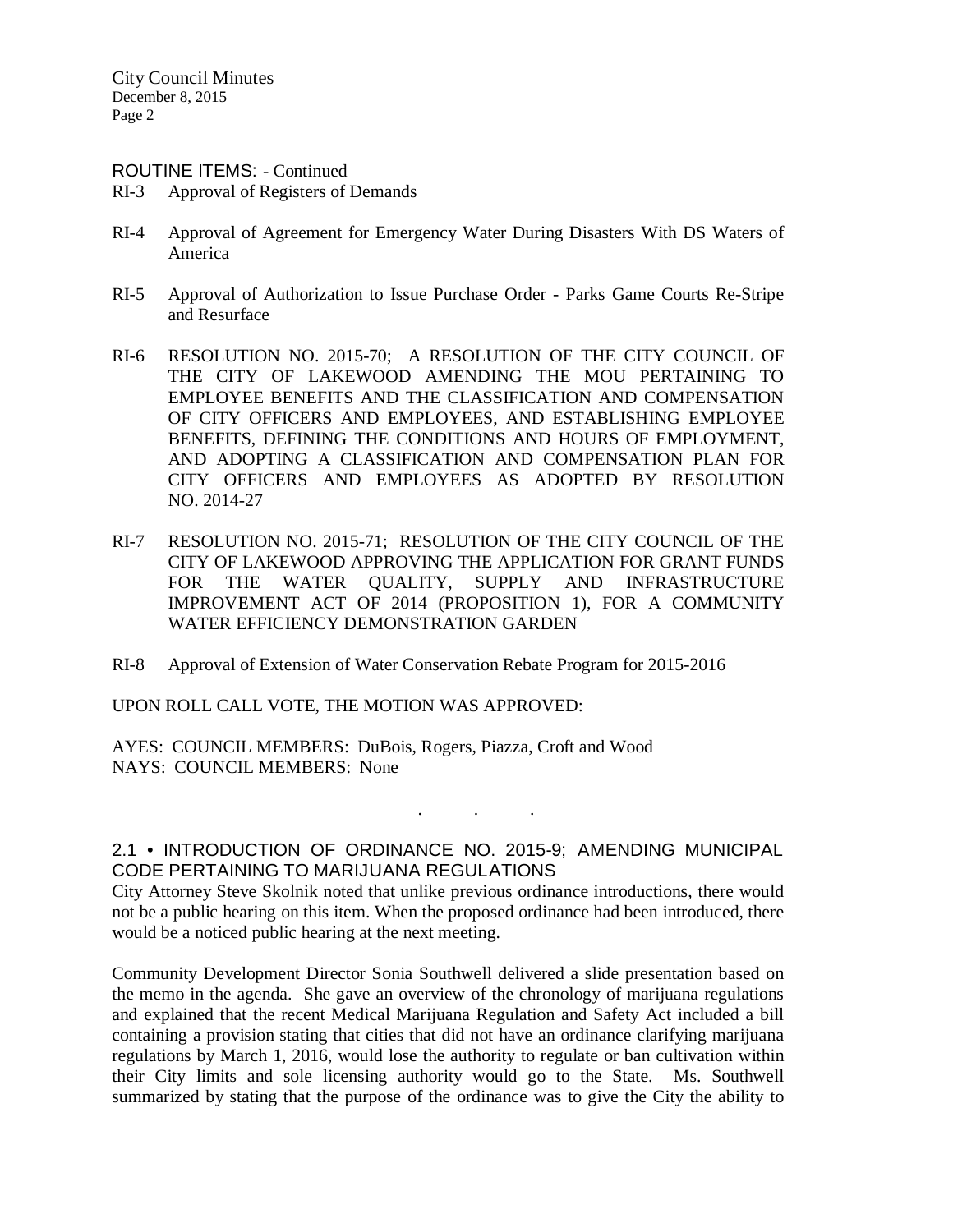## 2.1 • INTRODUCTION OF ORDINANCE NO. 2015-9; AMENDING MUNICIPAL CODE PERTAINING TO MARIJUANA REGULATIONS - Continued

maintain local control by tightening definitions in the LMC to prohibit marijuana cultivation, processing, dispensaries, delivery, cooperatives and collectives; enforcement of the ordinance would be as a public nuisance with civil penalties; there would be no "grandfathering" of existing operations; the City's "permissive" zoning system would be reinforced to clarify that if something had not been listed in the LMC then it is prohibited; and "qualified patients" could continue to use medical marijuana with a valid identification card. In order to meet the approaching deadline and not give total local control to the State, it was the recommendation of the Planning and Environment Commission that the City Council introduce the proposed ordinance.

Donald Venitsky, Lakewood, commended the City for its efforts to exercise control on the cannabis issue and expressed his opposition to a complete ban of marijuana cultivation.

ORDINANCE NO. 2015-9; AN ORDINANCE OF THE CITY OF LAKEWOOD AMENDING ARTICLE IX OF THE LAKEWOOD MUNICIPAL CODE CLARIFYING AND IMPOSING AN EXPRESS PROHIBITION ON MARIJUANA CULTIVATION, PROPAGATION, PRODUCT LABELING, STORING, PROCESSING, TRANSPORTING, DELIVERY, SALES, BARTERS, DISPENSARIES AND COOPERATIVES AND TESTING LABORATORIES IN THE CITY was read by title by the Management Aide.

Council Member Rogers expressed support for the Compassionate Use Act (CUA) and accessibility of marijuana to people in critical need to ease their pain. He also noted the Council's obligation to maintain the quality of life in Lakewood neighborhoods and to consider residents who did not want to live next to marijuana growing operations. He stated that this ordinance would be a very useful tool for law enforcement to take action against individuals who abuse the CUA. He concluded by stating that this ordinance represented a very responsible position for the City to take.

Vice Mayor Piazza stated that although he generally would not introduce ordinances that may appear to be extreme, he agreed that residents did not want to live next door to marijuana growing operations. He added that he felt this legislation was needed because the state seemed to be forcing the City's hand in order to maintain its local control.

COUNCIL MEMBER ROGERS MOVED AND COUNCIL MEMBER DUBOIS SECONDED TO WAIVE FURTHER READING AND INTRODUCE ORDINANCE NO. 2015-9.

. . .

UPON ROLL CALL VOTE, THE MOTION WAS APPROVED:

AYES: COUNCIL MEMBERS: DuBois, Rogers, Piazza, Croft and Wood NAYS: COUNCIL MEMBERS: None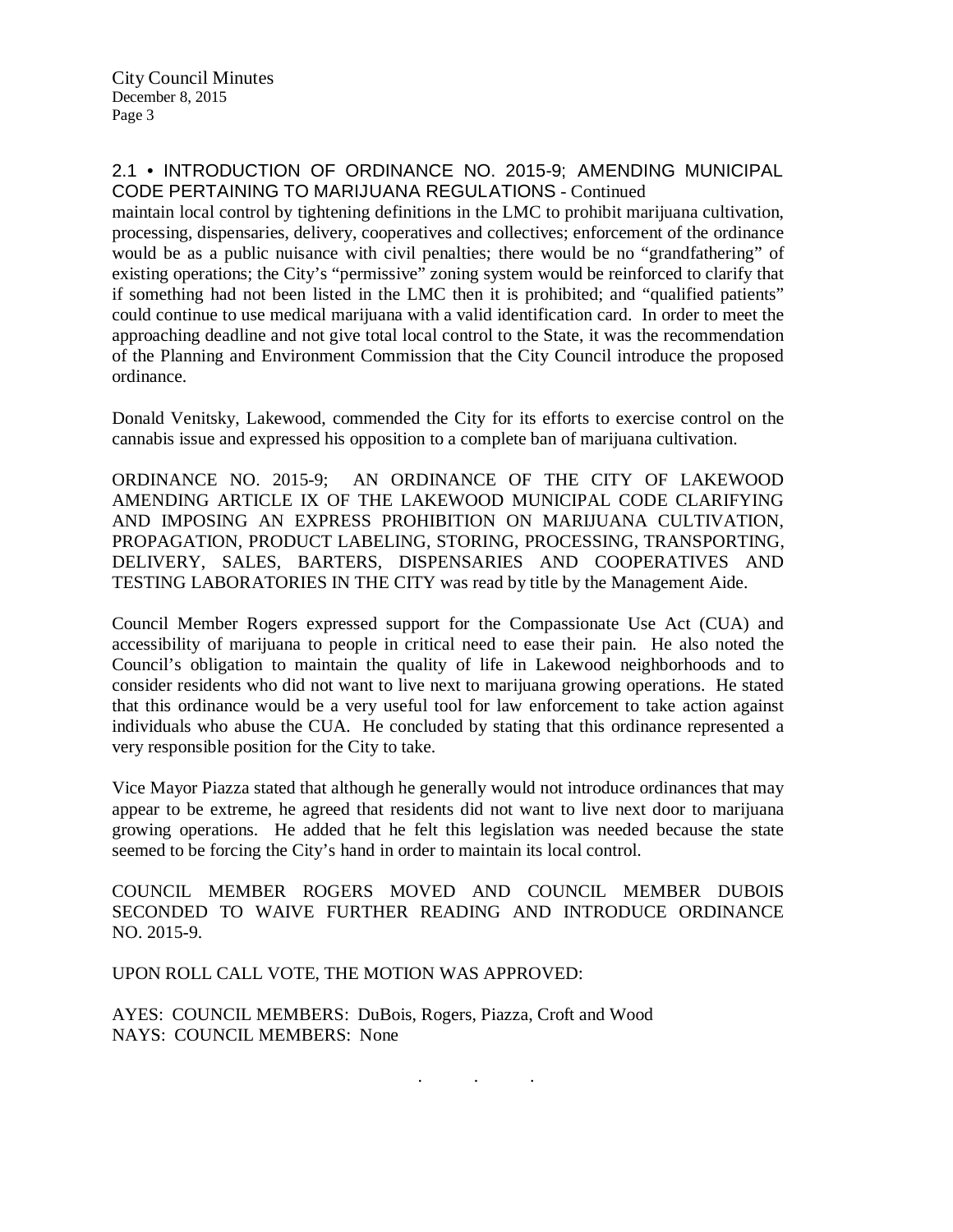# 3.1 • REVIEW OF COMPREHENSIVE ANNUAL FINANCIAL REPORT (CAFR) FOR YEAR ENDED JUNE 30, 2015

Administrative Services Director Diane Perkin made a presentation based on the memo in the agenda and stated that the Comprehensive Annual Financial Report (CAFR) had been compiled by the Administrative Services Department staff and audited by the certified accounting firm, Pun Group LLP. She advised that the document was comprised of the Introductory, Financial and Statistical and provided a review of the year-over-year changes from the previous fiscal year. She reported that the retained earnings in the Water Fund decreased by over \$4 million compared to the prior year because of the 25 percent state mandated water conservation rate. She concluded by stating that the City remained in sound fiscal condition and was able to meet all obligations with multi-year capital projects fully funded, pension obligations met, and no outstanding General Fund debt.

As a member of the Water Committee, Vice Mayor Piazza stated that the City and Committee would continue with the difficult task of maintaining the infrastructure of the Water Department despite the decreased earnings and he hoped for a turnaround to even out the Water Fund.

Mayor Wood thanked Ms. Perkin and the Administrative Services Department for their hard work on this detailed report.

MAYOR WOOD STATED THAT THERE BEING NO OBJECTION, THE ITEM WAS ORDERED RECEIVED AND FILED.

# 3.2 • APPROVAL OF PROTEST PAYMENT TO COMPLY WITH HEALTH AND SAFETY CODE §34179.7

. . .

The Director of Administrative Services presented a report based on the memo in the agenda. She stated that the Successor Agency to the former Lakewood Redevelopment Agency (LRA) required a Finding of Completion to be issued from the State Department of Finance (DOF) so that City loans to the former LRA could be listed on the Recognized Obligation Payment Schedule (ROPS) and the City could be paid back. She explained that the DOF would issue a Finding of Completion to the Agency after the Agency made a payment to the County. It was the recommendation of staff that the City Council approve the payment "under protest" to the Successor Agency of \$9,332,888.00 as determined by the "Other Funds" Due Diligence Review plus LAIF interest earned of \$68,595.33 for a total payment of \$9,401,483.33.

Ms. Perkin responded to Council Member Rogers' inquiry by stating that the final payment to recover the City's money would be in 2050.

The City Attorney noted that 4 percent interest will be accrued and Ms. Perkin added that it would be simple interest and the earnings would be minimal.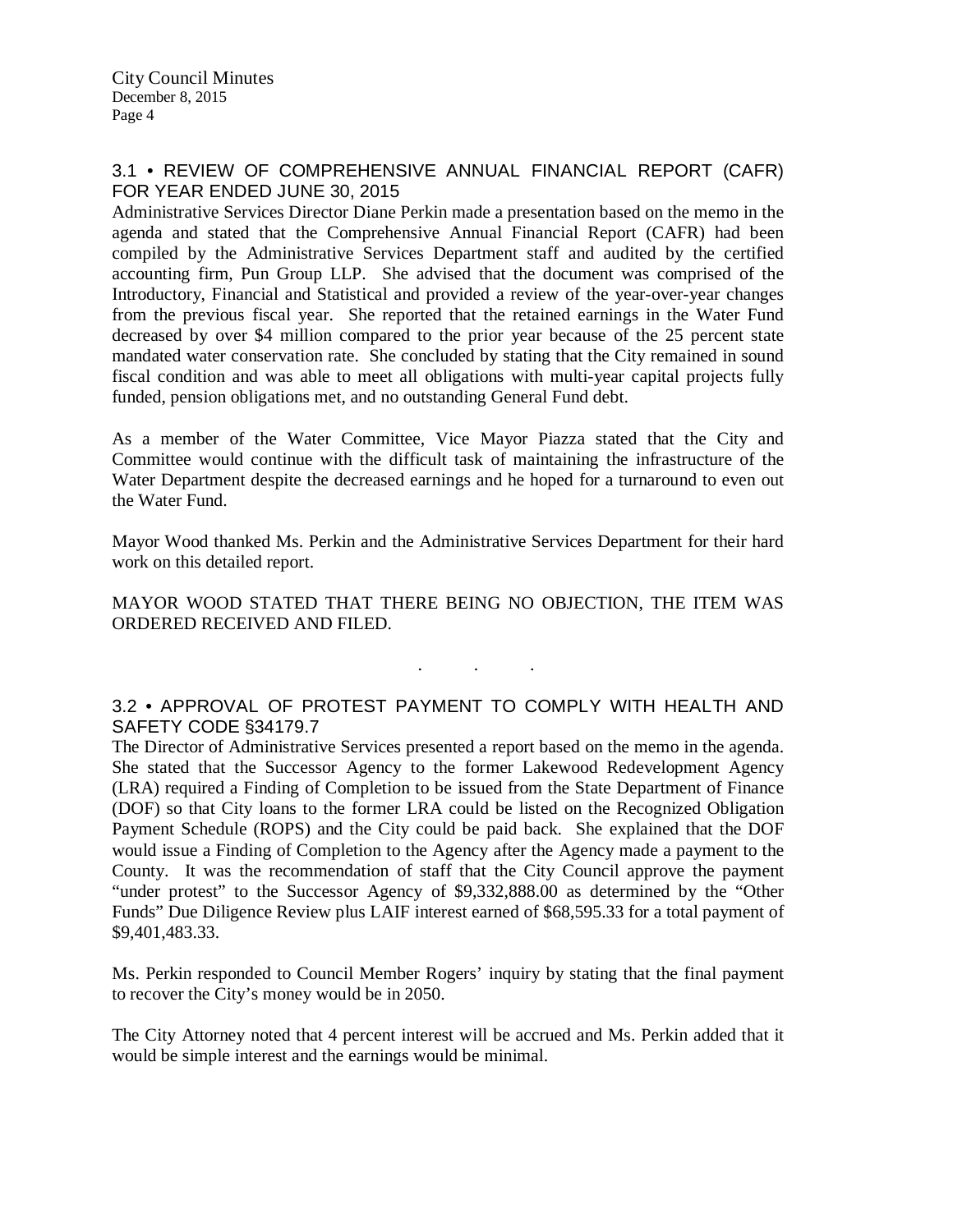## 3.2 • APPROVAL OF PROTEST PAYMENT TO COMPLY WITH HEALTH AND SAFETY CODE §34179.7 - Continued

Council Member Croft clarified for the audience that this was one of the final steps in the State's dissolution of the Lakewood Redevelopment Agency. He stated that when the State needed money they had taken funds from cities and Lakewood set aside the funds that were being claimed. He added that the City was still battling this issue and acting under protest but the payment had to be made to give the City the chance to recover the money. He concluded by attributing the City's ability to make this payment without cutting back on current services to years of strong fiscal management.

Council Member DuBois reaffirmed Council Member Croft's comments about funds being taken from cities. She stated that when the State was short funded, it was able to make itself whole on the backs of cities by taking money from them and now the City was paying for it.

Mayor Wood emphasized that he and Ms. Perkin would sign the check under protest.

COUNCIL MEMBER ROGERS MOVED AND VICE MAYOR PIAZZA SECONDED TO APPROVE THE PAYMENT "UNDER PROTEST" TO THE SUCCESSOR AGENCY OF THE FORMER LAKEWOOD REDEVELOPMENT AGENCY IN THE AMOUNT OF \$9,401,483.33. UPON ROLL CALL VOTE, THE MOTION WAS APPROVED:

AYES: COUNCIL MEMBERS: DuBois, Rogers, Piazza, Croft and Wood NAYS: COUNCIL MEMBERS: None

# 3.3 • APPROVAL OF LAKEWOOD WATER CAPTURE AND INFILTRATION PROJECT – SITE SELECTION, ENGINEERING DESIGN, AND ENVIRONMENTAL **DOCUMENTATION**

. . .

Lisa Rapp, Director of Public Works, displayed slides and made a presentation based on the report in the agenda. She stated that in June, the Council approved a Cooperative Implementation Agreement with Caltrans for the Lakewood Water Capture and Infiltration Project to improve stormwater. In September, the Council awarded a contract to Tetra Tech Engineers for the evaluation of Mayfair Park and Bolivar Park as potential sites. The project team, including City staff, engineering and water quality consultants, and the consultant, Tetra Tech, had selected a site. Ms. Rapp introduced Tetra Tech Project Manager Oliver Galang to present the findings of the evaluation.

Mr. Galang displayed slides and began his presentation by stating that the reason for this project was to minimize the impact of pollutants in the Los Cerritos Channel Watershed. When comparing the two sites it was discovered that Bolivar Park would be a more expensive and complex project to construct than Mayfair Park but it was more effective in pollutant removals, allowed for infiltration of roughly 500 AF of runoff per year, caused a lesser impact to park operations and programs during construction and allowed for up to 100% of irrigation offset of the use of potable water for park irrigation, saving \$45,000 per year. He continued by describing the schematics of the system for the Bolivar Park project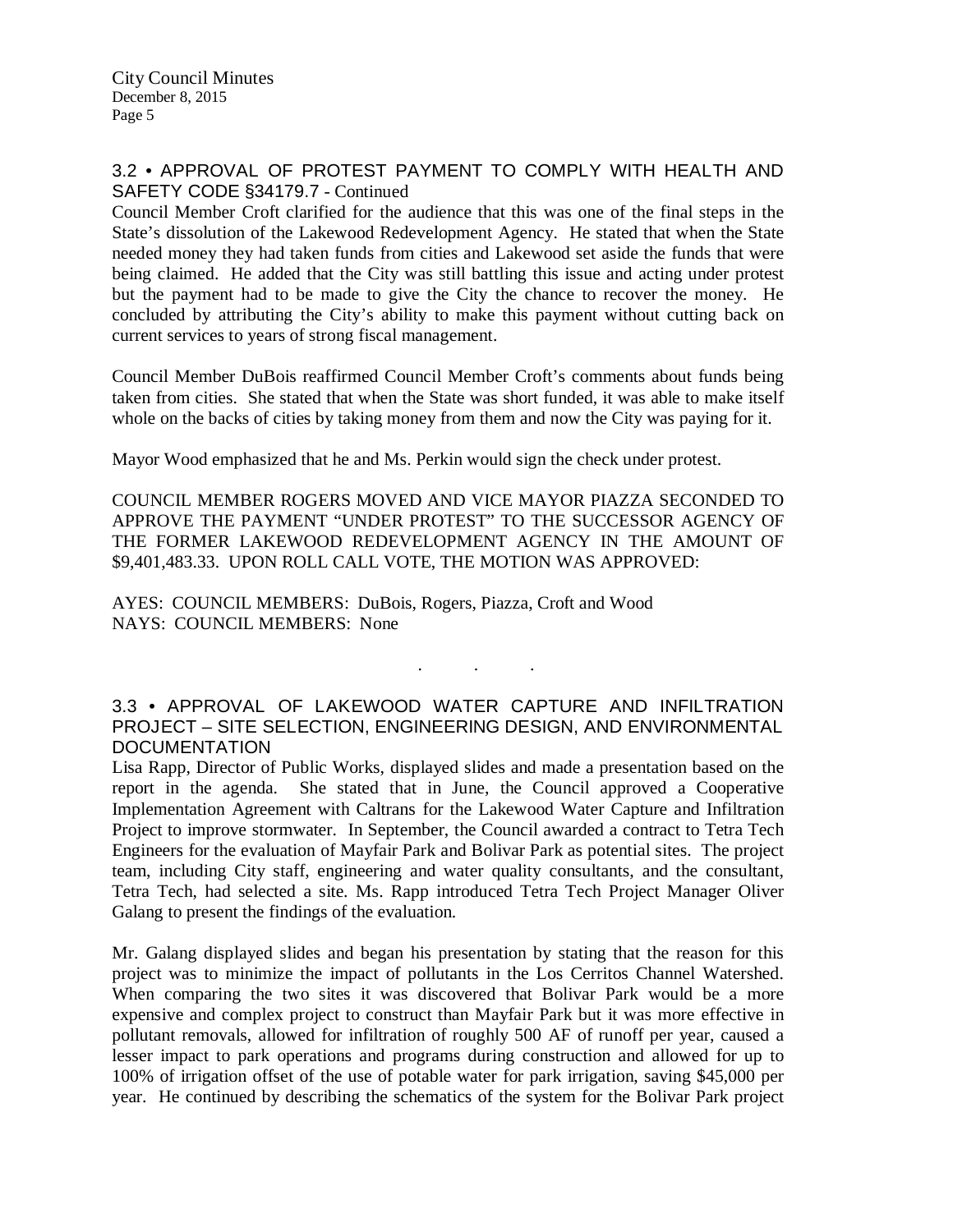## 3.3 • APPROVAL OF LAKEWOOD WATER CAPTURE AND INFILTRATION PROJECT – SITE SELECTION, ENGINEERING DESIGN, AND ENVIRONMENTAL DOCUMENTATION - Continued

which include a pre-treatment system, inflatable rubber dam, water storage reservoir and a return flow pump. He noted that during a flood event, the rubber dam could be fully deflated to avoid impact on flood control operations and for the safety of the community. The project team proposed the excavation of the open space area at Bolivar Park to build the project, which would include replacing two outdated shelters with new City standard shelters. He concluded by stating that the total project implementation cost for the Bolivar Park site was \$11,440,000 and the annual operations and maintenance cost would be roughly \$111,400 per year. Construction was scheduled to begin in September 2016 and the project would be completed and fully operational in 2018.

Ms. Rapp explained that Mayfair Park was also a good project that may be pursued later but Bolivar Park had more benefits and should be pursued at this time. She also stated that discussions about sharing operations and maintenance costs with the upstream cities of the Los Cerritos Channel Watershed had begun and that an agency like the Gateway Water Management Authority may be asked to handle the funds because this was only the first of many similar projects. It was the recommendation of staff that the City Council confirm the selection of Bolivar Park as the project site to proceed to Phase 2, including full design and environmental processing; approve Amendment No. 1 for \$689,340 to Tetra Tech's contract for Phase 2 design services; authorize project management and environmental processing by Willdan Engineering for \$31,000 under their existing on-call agreement; and appropriate \$750,000 for Phase 2 of the project which would be reimbursed to the City by Caltrans.

Council Member Croft stated that he was impressed with the evaluation from Tetra Tech and that it was a shame no one would see this project because it would all be underground. He appreciated that Bolivar Park activities would not be interrupted by this project and he felt that the need to remove pollutants from runoff water was better achieved at Bolivar.

Ms. Perkin and Ms. Rapp confirmed for Council Member DuBois that the City had the funds to cover the proposed appropriations and that the City would seek quarterly reimbursements from Caltrans. Ms. Rapp also confirmed for Council Member DuBois that operations and maintenance costs would be shared with four other cities in the Watershed Management Plan once the project was complete. Council Member DuBois thanked staff for ensuring minimal park disturbance and shared her excitement for the project.

Vice Mayor Piazza remarked that this was a great project and that the Bolivar Park site benefited the City most.

Ms. Rapp confirmed for Mayor Wood that two shelters would be replaced during construction and would be paid for by the Caltrans grant. Recreation and Community Services Director Lisa Litzinger added that they would be similar to the new shelters at Del Valle Park.

Mr. Galang responded to Mayor Wood's inquiry by stating that the concrete reservoir would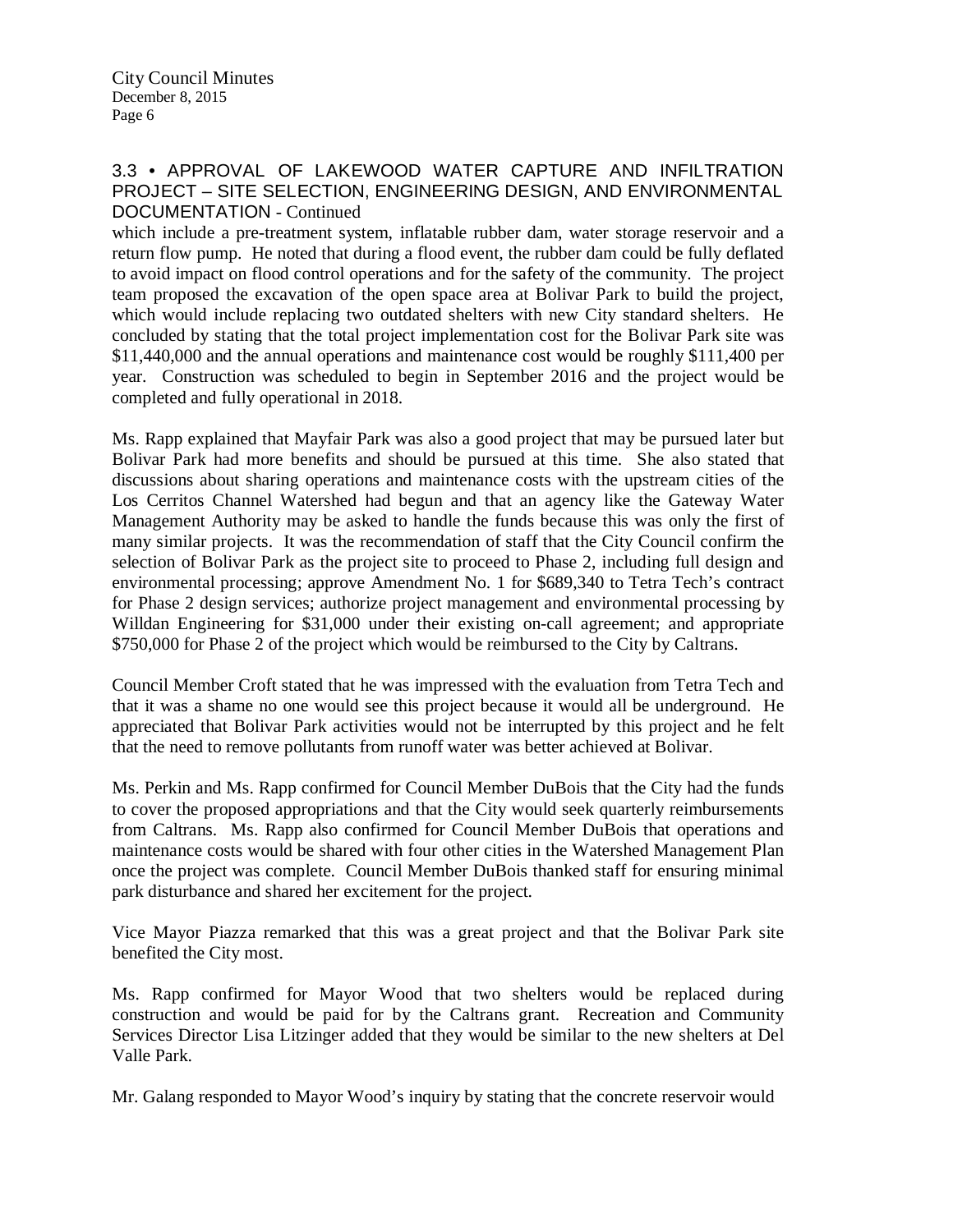## 3.3 • APPROVAL OF LAKEWOOD WATER CAPTURE AND INFILTRATION PROJECT – SITE SELECTION, ENGINEERING DESIGN, AND ENVIRONMENTAL DOCUMENTATION - Continued

be about ten feet deep with four to six feet of coverage above it and that it would meet the seismic criteria for the area. Ms. Rapp added that the reservoir was likely to be premanufactured.

Council Member Rogers stated that although he understood the environmental benefits of this project, it was an expensive venture even with cost sharing. Ms. Rapp explained that 72 similar projects would be needed to fully comply with the Watershed Management Plan and that the City was making the first attempt to reach that mark. Council Member Rogers expressed his support for the project and his appreciation to Caltrans for providing funds to make the project possible.

### VICE MAYOR PIAZZA MOVED AND COUNCIL MEMBER DUBOIS SECONDED TO APPROVE STAFF'S RECOMMENDATIONS.

### UPON ROLL CALL VOTE, THE MOTION WAS APPROVED:

AYES: COUNCIL MEMBERS: DuBois, Rogers, Piazza, Croft and Wood NAYS: COUNCIL MEMBERS: None

## 3.4 • AWARD OF CONTRACT – CENTRE BOILER REPLACEMENT PROJECT

The Director of Public Works stated that the Council awarded a contract on October 27th for the Centre Boiler Replacement project and that staff had been working with the City Attorney to address concerns for executing the contract.

. . .

The City Attorney gave an oral report on the status of the contract and stated that one of the key requirements of the contract was to provide a pair of bonds. There is a ten day period after the award of contract to comply with all specifications of the contract and the bonds had not been filed within that time. After staff consulted with the City Attorney, the low bidder had been informed of a final deadline to provide the required documents. If the low bidder did not comply, staff would recommend that the Council rescind the award based on noncompliance, award a contract to the second low bidder and make a claim on the low bidder's bid bond to attempt to recover some of the difference between the lowest and second lowest bid. The low bidder, RKDM, responded by indicating an intention to submit the bonds. The City Attorney informed the Council that the owner was present and wished to distribute a letter and address the Council.

Owner of RKDM, Dinesh Subherwal, explained that he needed to travel to India last month for family obligations and that caused his inability to secure the required bonds in the ten day period. He had requested to submit a cash deposit to cover the bond amounts and claimed that he was advised that he must submit the full bid amount. After returning from India this past weekend, he submitted a cashier's check for the full bid amount of \$121,921.00 but the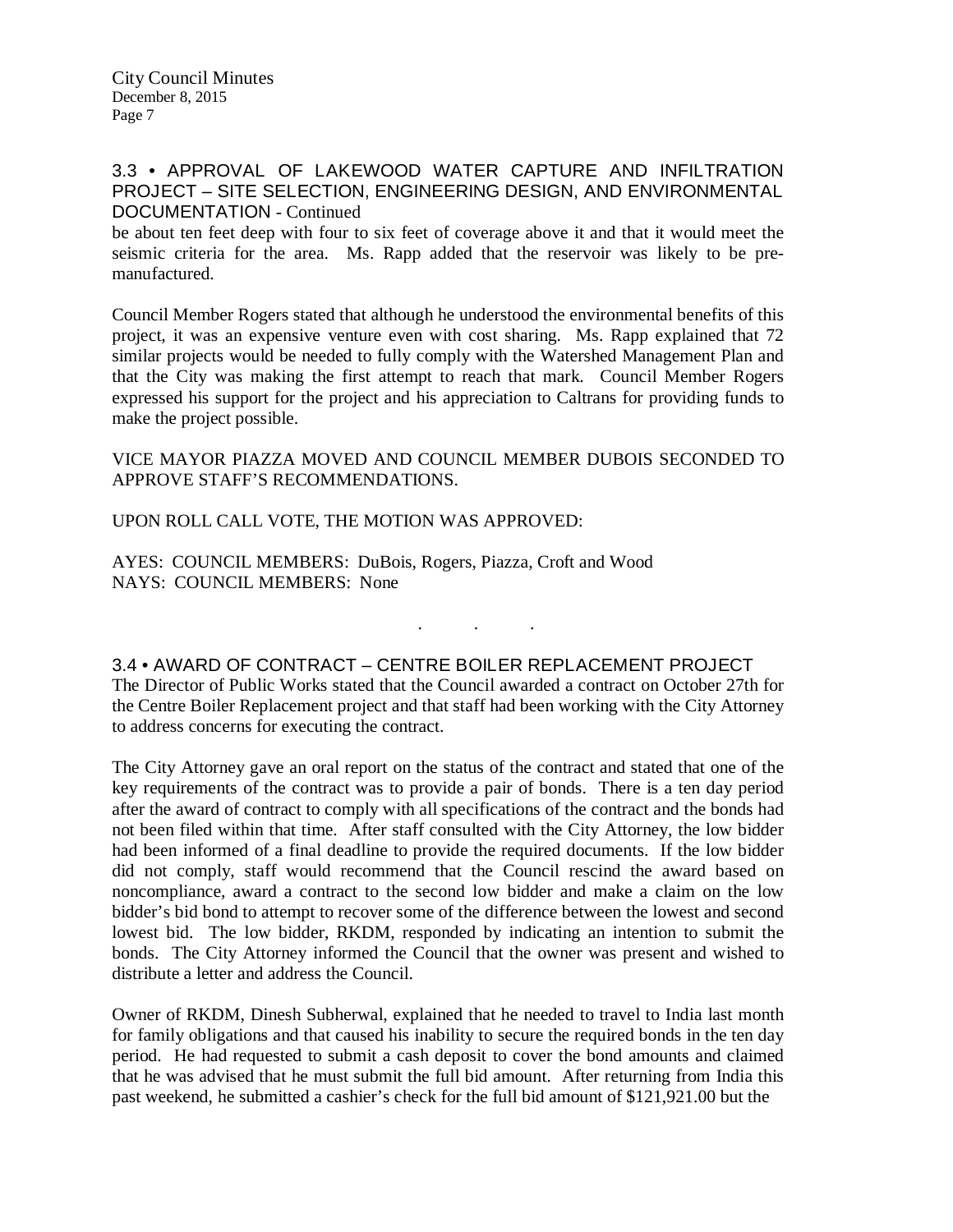3.4 • AWARD OF CENTRE BOILER REPLACEMENT PROJECT - Continued

City Attorney informed him that the check was unacceptable. Mr. Subherwal assured the Council that this job was very important to him and that he was in the process of securing the bonds. He requested a two day extension to submit the paperwork by December 10 and assured the Council that there would be no compromise on the materials or workmanship.

The City Attorney explained that Mr. Subherwal primarily worked with the Public Works Department on the details of the contract and that they did not intend to cause him to believe that a cashier's check in the full bid amount would be acceptable in place of the bonds. The intention was to inform him to fully comply with the bonding requirements. The City Attorney also confirmed that the difference between the low and second low bid for this project was \$48,000.

Responding to Council Member Croft's inquiry, the City Attorney stated that staff did not recommend relying solely on RKDM to submit the required paperwork in two days and potentially leaving no other options to consider until the next meeting in January. He reported that two available options were to rescind RKDM's contract and proceed with the second low bidder, or allow up to two days for RKDM to submit the required paperwork, and if they did not, to automatically rescind their contract and proceed to the second low bidder.

Ms. Rapp and the City Attorney responded to Mayor Wood's inquiry by stating that the first day the required paperwork was due was ten days after October 27. Mayor Wood shared his concern of setting a precedent of allowing extensions and causing delays for future contracts.

Vice Mayor Piazza stated that the Council has a fiduciary responsibility to manage public monies and it was concerning when a bidder stated that they would bring in paperwork and did not follow through after several attempts.

Ms. Rapp confirmed for Council Member Rogers that the low bidder and second low bidder had acceptable references. The City Attorney assured Council Member Rogers that the second lowest bidder has no recourse since the City had the ability to extend its deadlines.

Ms. Rapp stated that RKDM indicated that their bonds would be coming from a company outside of California and she was concerned that this might cause additional delays since it was unknown if the company would meet the specification requirements.

The City Attorney stated that if the Council provided two days for the bonds to be submitted by RKDM there had to be a provision that the bonds must meet all legal requirements or they would be considered unacceptable and there would be no more grace period.

Mr. Subherwal assured Vice Mayor Piazza that the bonds would meet all California standards and that electronic copies would be provided on Wednesday and paper copies would be submitted by Thursday.

Council Member Rogers respected Mr. Subherwal's words but he was not comfortable supporting a further extension.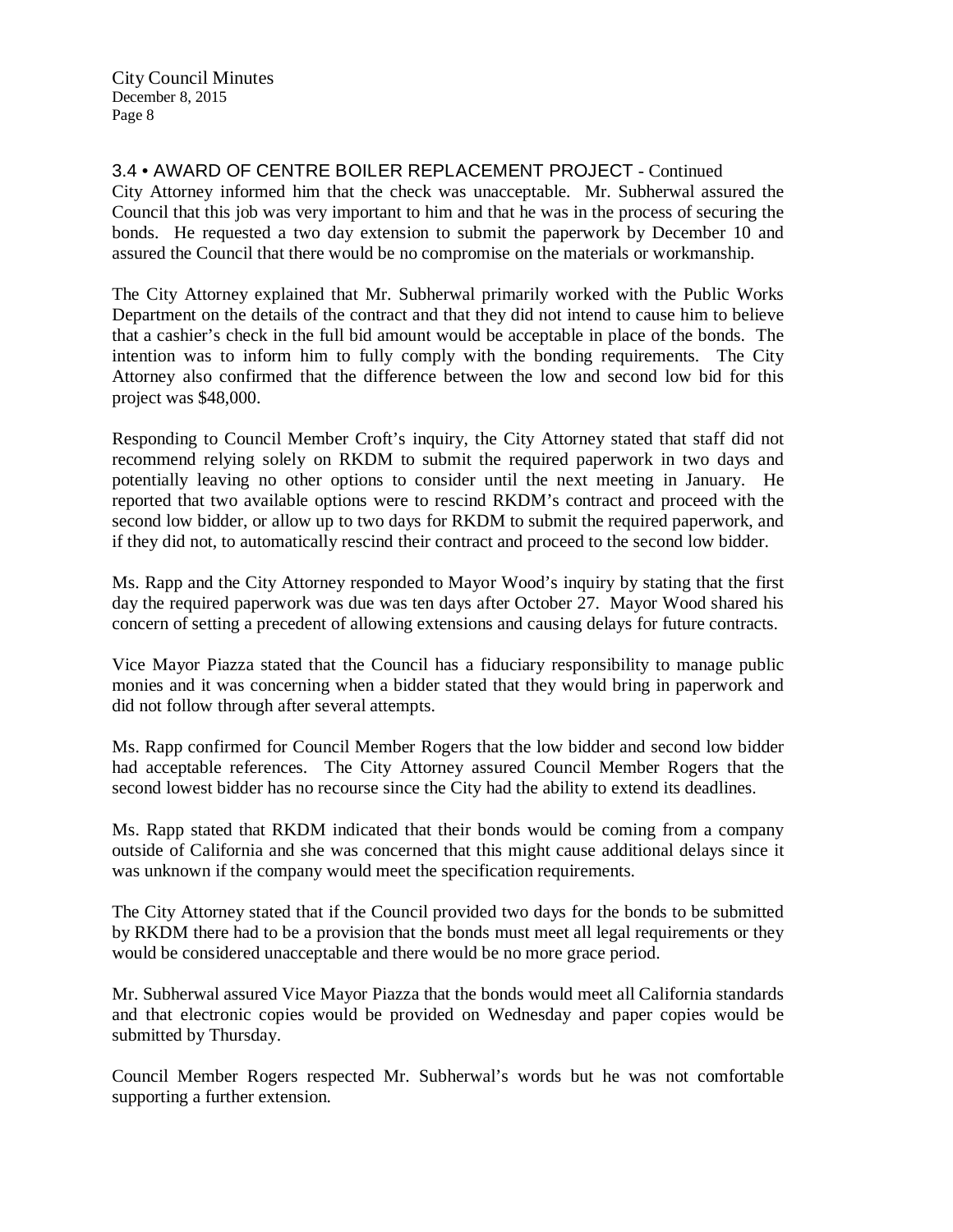3.4 • AWARD OF CENTRE BOILER REPLACEMENT PROJECT – Continued Council Member DuBois stated that because this involved City funds, the Council was cautious when managing its fiduciary matters.

Vice Mayor Piazza shared his appreciation for the Council's comments however he saw a better financial decision in approving a two day extension that could save the City \$48,000 and if the requirements were not met, the City could proceed with the second low bidder. Council Member DuBois agreed that this was a reasonable and financially responsible option.

Mayor Wood shared his concern with the business process and how known deadlines had not been met leaving the possibility of materials arriving late or causing other delays.

MAYOR WOOD MOVED AND COUNCIL MEMBER ROGERS SECONDED TO RESCIND THE AWARD OF CONTRACT TO RKDM AND AWARD A CONTRACT TO THE SECOND LOW BIDDER, MANLEY'S BOILER, INC., AND DIRECT STAFF TO MAKE A CLAIM AGAINST THE BID BOND OF RKDM.

Council Member Croft shared his concern that the Centre was currently operating with contingency plans in anticipation of the boiler replacement and that any more delays might affect income and the ability to perform committed services. He believed staff had given RKDM an opportunity to complete this project however it was time to move on.

The City Attorney responded to Council Member Rogers' inquiry by elaborating on making a claim against RKDM's bid bond. He explained that all bidders submit a bond to secure their performance when entering into a contract once awarded. The City could make a claim on RKDM's bond to recover some of the cost difference between the bids because of RKDM's failure to provide the required paperwork in a timely manner. The City Attorney stated that this was an option and was part of the motion.

Responding to Mayor Wood's inquiry, the City Attorney stated that a contractor would pay a premium for a bond that was claimed and that the bonding company would attempt to recover the expenditures from the purchaser of the bond.

Council Member Rogers stated he would like to make an amendment to the motion on the floor.

COUNCIL MEMBER ROGERS MOVED TO AMEND THE MOTION TO REMOVE THE DIRECTING OF STAFF TO MAKE A CLAIM AGAINST THE BID BOND OF RKDM. AS THE MAKER OF THE ORIGINAL MOTION, MAYOR WOOD CONCURRED WITH THE AMENDMENT.

Council Member Croft repeated his concerns that any further delays from RKDM could cause impacts on operations and downtime at the Centre. Council Member DuBois added that proceeding with the second low bidder might also cause delays.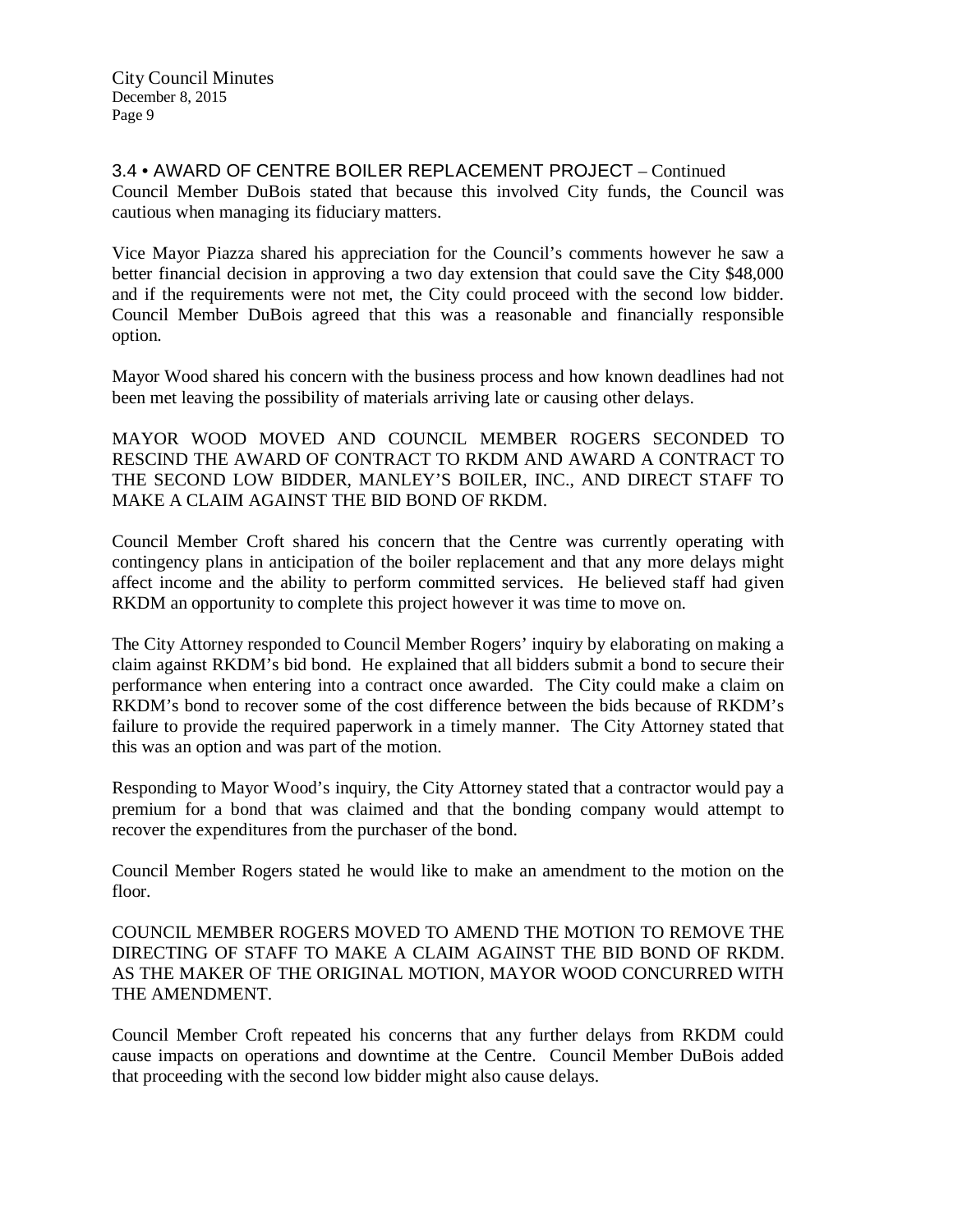# 3.4 • AWARD OF CENTRE BOILER REPLACEMENT PROJECT – Continued

Ms. Rapp responded to Mayor Wood's inquiry by assuring that the second low bidder had been contacted and was ready to proceed if awarded a contract. She added and restated that the purpose of the bid bond was to ensure that the bidder met the obligations under their bid. She responded to another question from Mayor Wood by stating that the second low bidder was able to comply with the terms of the contract and submit the required paperwork in the ten day period or sooner.

Vice Mayor Piazza expressed his support for the amendment to the motion.

The City Attorney stated that the amendment to the motion was to rescind the award of contract to RKDM and immediately proceed to entering into a contract with the second low bidder, Manley's Boiler, Inc.

Ms. Rapp and the City Attorney assured Council Member Croft that additional appropriations did not need to be authorized since there were sufficient funds in the budget for this project.

UPON ROLL CALL VOTE, THE MOTION WAS APPROVED:

AYES: COUNCIL MEMBERS: DuBois, Rogers, Piazza, Croft and Wood NAYS: COUNCIL MEMBERS: None

 $\mathbf{r}$  .  $\mathbf{r}$  ,  $\mathbf{r}$  ,  $\mathbf{r}$  ,  $\mathbf{r}$  ,  $\mathbf{r}$  ,  $\mathbf{r}$ 

#### WRITTEN COMMUNICATIONS:

Correspondence from the Greater Los Angeles County Vector Control District Regarding Appointment of Representative to their Board of Trustees Mayor Wood reported that correspondence had been received from the Greater Los Angeles County Vector Control District regarding the Board of Trustees term of Council Member Croft to be expiring in January.

Council Member Croft stated he would appreciate a reappointment to continue to represent the City on this Board and recommended a two-year appointment.

COUNCIL MEMBER DUBOIS MOVED AND COUNCIL MEMBER ROGERS SECONDED TO APPOINT STEVE CROFT TO A TWO-YEAR TERM AS THE CITY'S REPRESENTATIVE TO THE VECTOR CONTROL DISTRICT BOARD OF TRUSTEES. UPON ROLL CALL VOTE, THE MOTION WAS APPROVED:

AYES: COUNCIL MEMBERS: DuBois, Rogers, Piazza, Croft and Wood NAYS: COUNCIL MEMBERS: None

. . .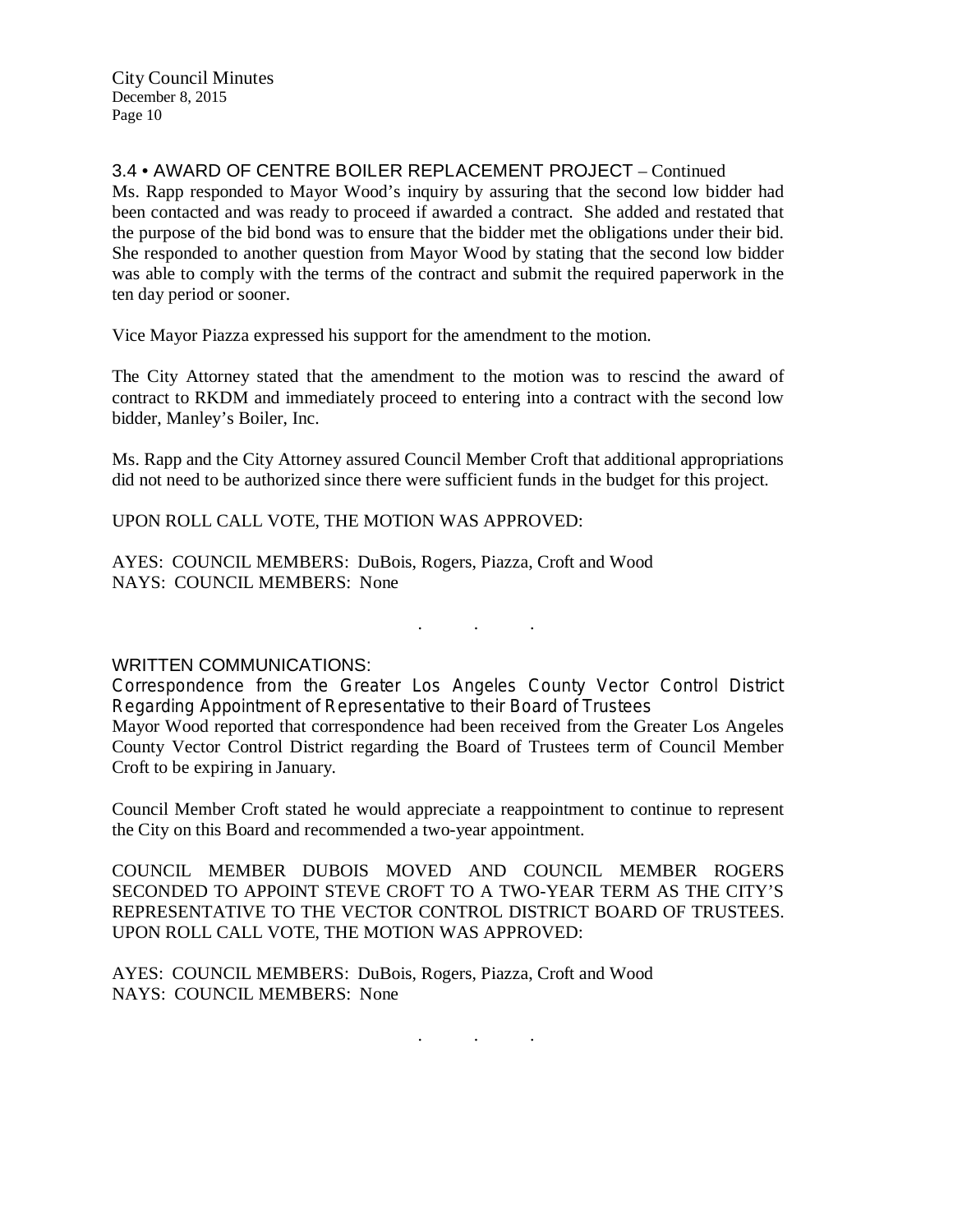# SUCCESSOR AGENCY ACTIONS

1. Approval of Register of Demands COUNCIL MEMBER DUBOIS MOVED AND COUNCIL MEMBER CROFT SECONDED TO APPROVE THE REGISTER OF DEMANDS. UPON ROLL CALL VOTE, THE MOTION WAS APPROVED:

AYES: COUNCIL MEMBERS: DuBois, Rogers, Piazza, Croft and Wood NAYS: COUNCIL MEMBERS: None

2. Approval of Finding of Completion – Health and Safety Code §34179.9 Protest Payment

. . .

The Administrative Services Director presented a report based on the memo in the agenda and stated that this item was related to the earlier item. Once the City made payment to the Successor Agency, the Agency would transfer the funds to the County to be distributed to all taxing agencies. Then the Agency could be issued a Finding of Completion within five days. It was the recommendation of staff that the Agency approve the Finding of Completion Verification Form and the payment "under protest" to the County Auditor Control of \$9,332,888.00 as determined by the "Other Funds" Due Diligence Review plus LAIF interest earned of \$68,595.33 for a total payment of \$9,401,483.33.

COUNCIL MEMBER ROGERS MOVED AND COUNCIL MEMBERS DUBOIS SECONDED TO APPROVE STAFF'S RECOMMENDATIONS. UPON ROLL CALL VOTE, THE MOTION WAS APPROVED:

AYES: COUNCIL MEMBERS: DuBois, Rogers, Piazza, Croft and Wood NAYS: COUNCIL MEMBERS: None

3. Adoption of Long-Range Property Management Plan (LRMP), Resolution No. LSA 2015-1

. . .

The Director of Administrative Services presented a report based on the memo in the agenda and stated that the Department of Finance anticipated giving the Agency a Finding of Completion and recommended the Agency approve a Long-Range Property Management Plan to expedite the process. She noted that this would be a simple process because the Agency had no properties but was still required to submit a plan. It was the recommendation of staff that the Agency adopt the proposed resolution establishing the Long-Range Property Management Plan to be submitted to the Oversight Board for consideration.

The City Attorney confirmed that the law stated that if there were no properties, a plan must be adopted stating that there were no properties.

RESOLUTION NO. LSA 2015-1; A RESOLUTION OF THE SUCCESSOR AGENCY TO THE LAKEWOOD REDEVELOPMENT AGENCY ADOPTING A LONG-RANGE PROPERTY MANAGEMENT PLAN